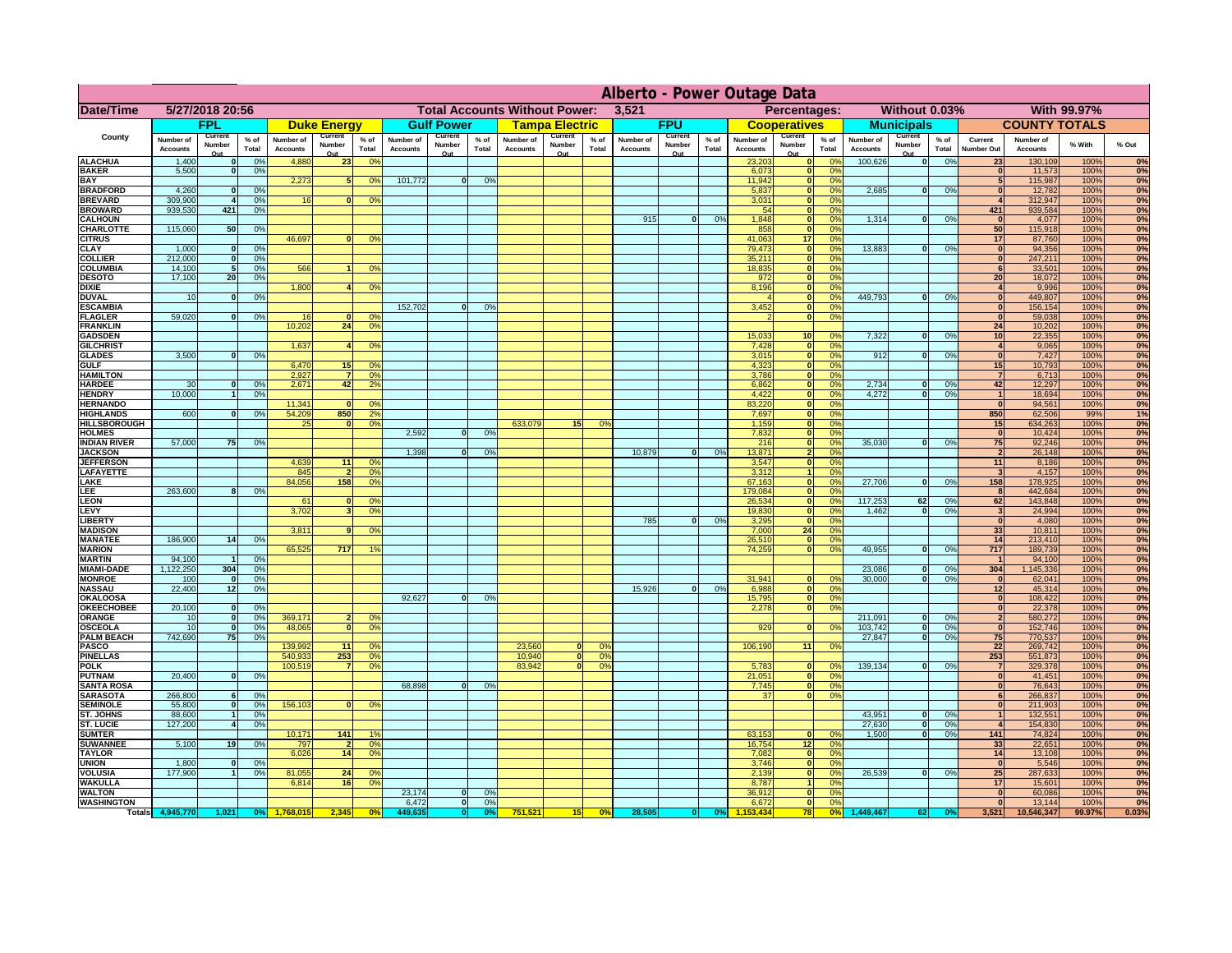| 5/27/2018 20:56                                               | <b>Alberto</b>                   |                    |                |                            |                               |  |  |  |  |
|---------------------------------------------------------------|----------------------------------|--------------------|----------------|----------------------------|-------------------------------|--|--|--|--|
| <b>Power Provider</b>                                         | <b>County</b>                    | <b>Accounts</b>    | <b>Outages</b> | <b>Outage Percentage</b>   | <b>Estimated Restore Time</b> |  |  |  |  |
| <b>Duke Energy</b>                                            | <b>HIGHLANDS</b>                 | 54,209             | 850            | 1.57% TBD                  |                               |  |  |  |  |
| <b>Duke Energy</b>                                            | <b>MARION</b>                    | 65,525             | 717            | 1.09% TBD                  |                               |  |  |  |  |
| Florida Power and Light Company                               | <b>BROWARD</b>                   | 939,530            | 421            | 0.04% TBD                  |                               |  |  |  |  |
| Florida Power and Light Company                               | MIAMI-DADE                       | 1,122,250          | 304            | 0.03% TBD                  |                               |  |  |  |  |
| <b>Duke Energy</b>                                            | <b>PINELLAS</b>                  | 540,933            | 253            | 0.05% TBD                  |                               |  |  |  |  |
| <b>Duke Energy</b>                                            | LAKE                             | 84,056             | 158            | 0.19% TBD                  |                               |  |  |  |  |
| <b>Duke Energy</b>                                            | <b>SUMTER</b>                    | 10,171             | 141            | 1.39% TBD                  |                               |  |  |  |  |
| Florida Power and Light Company                               | <b>INDIAN RIVER</b>              | 57,000             | 75             | 0.13% TBD                  |                               |  |  |  |  |
| Florida Power and Light Company<br>City of Tallahassee        | <b>PALM BEACH</b><br><b>LEON</b> | 742,690            | 75             | 0.01% TBD<br>0.05% TBD     |                               |  |  |  |  |
| Florida Power and Light Company                               | <b>CHARLOTTE</b>                 | 117,253<br>115,060 | 62<br>50       | 0.04% TBD                  |                               |  |  |  |  |
| <b>Duke Energy</b>                                            | <b>HARDEE</b>                    | 2,671              | 42             | 1.57% TBD                  |                               |  |  |  |  |
| <b>Tri-County Electric Cooperative</b>                        | <b>MADISON</b>                   | 7,000              | 24             | $0.34\% < 24$              |                               |  |  |  |  |
| <b>Duke Energy</b>                                            | <b>FRANKLIN</b>                  | 10,202             | 24             | 0.24% TBD                  |                               |  |  |  |  |
| <b>Duke Energy</b>                                            | <b>VOLUSIA</b>                   | 81,055             | 24             | 0.03% TBD                  |                               |  |  |  |  |
| <b>Duke Energy</b>                                            | <b>ALACHUA</b>                   | 4,880              | 23             | 0.47% TBD                  |                               |  |  |  |  |
| Florida Power and Light Company                               | <b>DESOTO</b>                    | 17,100             | 20             | 0.12% TBD                  |                               |  |  |  |  |
| Florida Power and Light Company                               | SUWANNEE                         | 5,100              | 19             | 0.37% TBD                  |                               |  |  |  |  |
| Withlacoochee River Electric Cooperative, Inc.                | <b>CITRUS</b>                    | 25,648             | 17             | 0.07% TBD                  |                               |  |  |  |  |
| <b>Duke Energy</b>                                            | <b>WAKULLA</b>                   | 6,814              | 16             | 0.23% TBD                  |                               |  |  |  |  |
| <b>Duke Energy</b>                                            | <b>GULF</b>                      | 6,470              | 15             | 0.23% TBD                  |                               |  |  |  |  |
| <b>Tampa Electric Company</b>                                 | <b>HILLSBOROUGH</b>              | 633,079            | 15             | $0.00\% < 24$              |                               |  |  |  |  |
| <b>Duke Energy</b>                                            | <b>TAYLOR</b>                    | 6,026              | 14             | 0.23% TBD                  |                               |  |  |  |  |
| Florida Power and Light Company                               | <b>MANATEE</b>                   | 186,900            | 14             | 0.01% TBD                  |                               |  |  |  |  |
| Suwannee Valley Electric Cooperative, Inc.                    | SUWANNEE                         | 16,749             | 12             | $0.07\% < 24$              |                               |  |  |  |  |
| Florida Power and Light Company                               | <b>NASSAU</b>                    | 22,400             | 12             | 0.05% TBD                  |                               |  |  |  |  |
| <b>Duke Energy</b>                                            | <b>JEFFERSON</b><br><b>PASCO</b> | 4,639              | 11             | 0.24% TBD                  |                               |  |  |  |  |
| Withlacoochee River Electric Cooperative, Inc.                | <b>PASCO</b>                     | 106,154<br>139,992 | 11<br>11       | $0.01\% < 24$<br>0.01% TBD |                               |  |  |  |  |
| <b>Duke Energy</b><br>Talquin Electric Cooperative, Inc.      | <b>GADSDEN</b>                   | 15,033             | 10             | $0.07\% < 24$              |                               |  |  |  |  |
| <b>Duke Energy</b>                                            | <b>MADISON</b>                   | 3,811              | 9              | 0.24% TBD                  |                               |  |  |  |  |
| Florida Power and Light Company                               | <b>LEE</b>                       | 263,600            | 8              | 0.00% TBD                  |                               |  |  |  |  |
| <b>Duke Energy</b>                                            | <b>HAMILTON</b>                  | 2,927              | 7              | 0.24% TBD                  |                               |  |  |  |  |
| <b>Duke Energy</b>                                            | <b>POLK</b>                      | 100,519            | 7              | 0.01% TBD                  |                               |  |  |  |  |
| Florida Power and Light Company                               | SARASOTA                         | 266,800            | 6              | 0.00% TBD                  |                               |  |  |  |  |
| <b>Duke Energy</b>                                            | BAY                              | 2,273              | 5              | 0.22% TBD                  |                               |  |  |  |  |
| Florida Power and Light Company                               | <b>COLUMBIA</b>                  | 14,100             | 5              | 0.04% TBD                  |                               |  |  |  |  |
| <b>Duke Energy</b>                                            | <b>GILCHRIST</b>                 | 1,637              | 4              | 0.24% TBD                  |                               |  |  |  |  |
| <b>Duke Energy</b>                                            | <b>DIXIE</b>                     | 1,800              | 4              | 0.22% TBD                  |                               |  |  |  |  |
| Florida Power and Light Company                               | <b>ST. LUCIE</b>                 | 127,200            | 4              | 0.00% TBD                  |                               |  |  |  |  |
| Florida Power and Light Company                               | <b>BREVARD</b>                   | 309,900            | 4              | 0.00% TBD                  |                               |  |  |  |  |
| <b>Duke Energy</b>                                            | <b>LEVY</b>                      | 3,702              | 3              | 0.08% TBD                  |                               |  |  |  |  |
| <b>Duke Energy</b>                                            | SUWANNEE                         | 797                | $\overline{2}$ | 0.25% TBD                  |                               |  |  |  |  |
| <b>Duke Energy</b>                                            | <b>LAFAYETTE</b>                 | 845                | 2              | 0.24% TBD                  |                               |  |  |  |  |
| West Florida Electric Cooperative, Inc.<br><b>Duke Energy</b> | <b>JACKSON</b><br><b>ORANGE</b>  | 13,824<br>369,171  | 2<br>2         | $0.01\% < 24$<br>0.00% TBD |                               |  |  |  |  |
| <b>Duke Energy</b>                                            | <b>COLUMBIA</b>                  | 566                | 1              | 0.18% TBD                  |                               |  |  |  |  |
| Suwannee Valley Electric Cooperative, Inc.                    | LAFAYETTE                        | 3,252              | -1             | $0.03\% < 24$              |                               |  |  |  |  |
| Talquin Electric Cooperative, Inc.                            | <b>WAKULLA</b>                   | 8,787              |                | $0.01\% < 24$              |                               |  |  |  |  |
| Florida Power and Light Company                               | <b>HENDRY</b>                    | 10,000             | 1              | 0.01% TBD                  |                               |  |  |  |  |
| Florida Power and Light Company                               | <b>ST. JOHNS</b>                 | 88,600             | 1              | 0.00% TBD                  |                               |  |  |  |  |
| Florida Power and Light Company                               | <b>MARTIN</b>                    | 94,100             | $\mathbf 1$    | 0.00% TBD                  |                               |  |  |  |  |
| Florida Power and Light Company                               | <b>VOLUSIA</b>                   | 177,900            | 1              | 0.00% TBD                  |                               |  |  |  |  |
| Jacksonville (JEA)                                            | <b>DUVAL</b>                     | 430,918            | 0              | 0.00% TBD                  |                               |  |  |  |  |
| Florida Power and Light Company                               | <b>COLLIER</b>                   | 212,000            | 0              | 0.00% TBD                  |                               |  |  |  |  |
| Orlando (Orlando Utilities Commission - OUC)                  | <b>ORANGE</b>                    | 197,030            | 0              | 0.00% TBD                  |                               |  |  |  |  |
| Lee County Electric Cooperative                               | <b>LEE</b>                       | 179,084            | 0              | 0.00% TBD                  |                               |  |  |  |  |
| <b>Duke Energy</b>                                            | <b>SEMINOLE</b>                  | 156,103            | 0              | 0.00% TBD                  |                               |  |  |  |  |
| <b>Gulf Power Company</b>                                     | <b>ESCAMBIA</b>                  | 152,702            | 0              | 0.00% TBD                  |                               |  |  |  |  |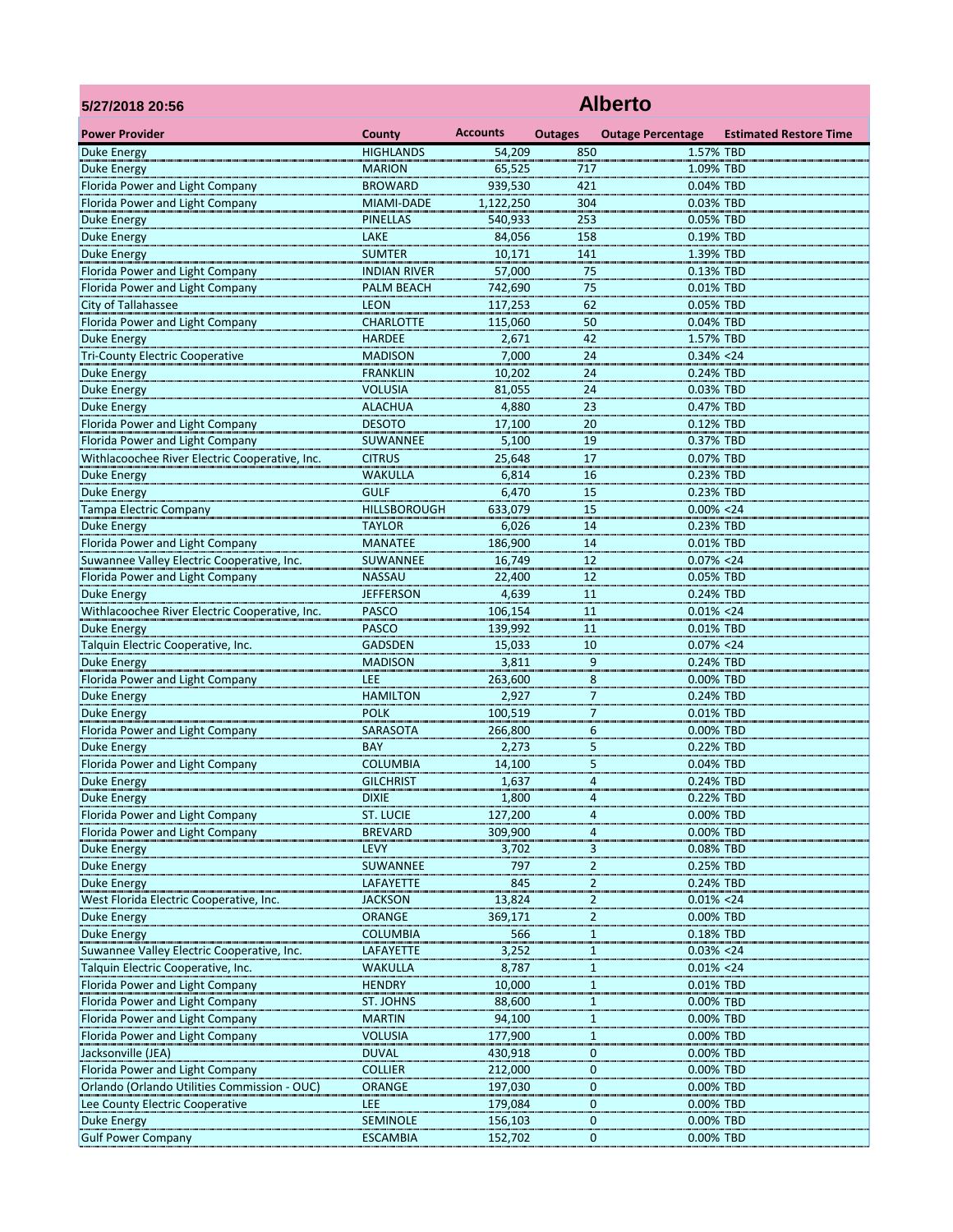| <b>Gulf Power Company</b><br><b>BAY</b><br>0.00% TBD<br>101,772<br>$\mathbf 0$<br>Gainesville (Gainesville Regional Utilities - GRU)<br><b>ALACHUA</b><br>94,473<br>0<br>0.00% TBD<br><b>Gulf Power Company</b><br><b>OKALOOSA</b><br>92,627<br>0<br>0.00% TBD<br><b>Tampa Electric Company</b><br><b>POLK</b><br>0.00% TBD<br>83,942<br>0<br>Withlacoochee River Electric Cooperative, Inc.<br><b>HERNANDO</b><br>83,034<br>0.00% Restored<br>0<br><b>Clay Electric Cooperative</b><br><b>CLAY</b><br>79,473<br>$\mathbf 0$<br>0.00% TBD<br><b>SANTA ROSA</b><br>0.00% TBD<br><b>Gulf Power Company</b><br>68,898<br>0<br>Kissimmee (Kissimmee Utility Authority - KUA)<br><b>OSCEOLA</b><br>67,889<br>0.00% TBD<br>0<br>Sumter Electric Cooperative, Inc.<br>LAKE<br>64,924<br>0.00% Restored<br>$\mathbf 0$<br>Sumter Electric Cooperative, Inc.<br><b>SUMTER</b><br>62,229<br>0.00% TBD<br>0<br>0.00% TBD<br>Florida Power and Light Company<br><b>FLAGLER</b><br>59,020<br>$\Omega$<br>Sumter Electric Cooperative, Inc.<br><b>MARION</b><br>57,949<br>0.00% TBD<br>0<br>Florida Power and Light Company<br>0.00% TBD<br><b>SEMINOLE</b><br>55,800<br>0<br>Ocala (Ocala Electric Utility)<br><b>MARION</b><br>49,955<br>0.00% TBD<br>$\Omega$<br><b>OSCEOLA</b><br><b>Duke Energy</b><br>48,065<br>0.00% TBD<br>0<br><b>Duke Energy</b><br><b>CITRUS</b><br>0.00% TBD<br>46,697<br>0<br>Choctawhatchee Electric Cooperative<br><b>WALTON</b><br>36,812<br>0.00% TBD<br>0<br>St. Cloud (Operated by OUC)<br><b>OSCEOLA</b><br>0.00% TBD<br>35,853<br>0<br>Lee County Electric Cooperative<br><b>COLLIER</b><br>0.00% TBD<br>35,211<br>0<br>City of Vero Beach<br><b>INDIAN RIVER</b><br>35,030<br>0.00% TBD<br>$\mathbf 0$<br><b>MONROE</b><br>0.00% TBD<br>Florida Keys Electric Cooperative<br>31,941<br>$\Omega$<br><b>MONROE</b><br><b>Keys Energy Services</b><br>30,000<br>0.00% TBD<br>0<br>Lake Worth Utilities<br>0.00% TBD<br><b>PALM BEACH</b><br>27,847<br>0<br>Fort Pierce Utilities Authority<br><b>ST. LUCIE</b><br>0<br>0.00% TBD<br>27,630<br>Jacksonville (JEA)<br><b>ST. JOHNS</b><br>0.00% TBD<br>27,580<br>0<br>New Smyrna Beach (Utilities Commission - UCNSB)<br>$\Omega$<br>0.00% TBD<br><b>VOLUSIA</b><br>26,539<br>Talquin Electric Cooperative, Inc.<br><b>LEON</b><br>26,534<br>0.00% Restored<br>0<br><b>MANATEE</b><br>0.00% Restored<br>Peace River Electric Cooperative, Inc.<br>26,510<br>0<br><b>PASCO</b><br>0.00% TBD<br><b>Tampa Electric Company</b><br>23,560<br>0<br>0.00% TBD<br><b>Gulf Power Company</b><br><b>WALTON</b><br>23,174<br>$\Omega$<br>0.00% TBD<br><b>MIAMI-DADE</b><br>23,086<br>0<br>Homestead<br>Clay Electric Cooperative<br><b>ALACHUA</b><br>22,328<br>0.00% TBD<br>0<br>LAKE<br>0.00% TBD<br>City of Leesburg<br>22,000<br>$\Omega$<br><b>Clay Electric Cooperative</b><br><b>PUTNAM</b><br>0.00% TBD<br>21,051<br>0<br>0.00% TBD<br><b>PUTNAM</b><br>20,400<br>Florida Power and Light Company<br>0<br>Florida Power and Light Company<br>20,100<br>0.00% TBD<br><b>OKEECHOBEE</b><br>0<br>Jacksonville Beach (Beaches Energy Services)<br>0.00% TBD<br><b>DUVAL</b><br>18,875<br>$\Omega$<br>Central Florida Electric Cooperative<br><b>LEVY</b><br>0.00% TBD<br>17,513<br>0<br><b>Clay Electric Cooperative</b><br><b>COLUMBIA</b><br>16,922<br>0.00% Restored<br>0<br>0.00% TBD<br>Jacksonville Beach (Beaches Energy Services)<br><b>ST. JOHNS</b><br>16,371<br>$\Omega$<br><b>Clay Electric Cooperative</b><br>0.00% TBD<br><b>MARION</b><br>16,301<br>0<br>Florida Public Utilities Corporation<br>0.00% TBD<br><b>NASSAU</b><br>15,926<br>0<br>Choctawhatchee Electric Cooperative<br><b>OKALOOSA</b><br>15,795<br>0.00% TBD<br>0<br>Sumter Electric Cooperative, Inc.<br><b>CITRUS</b><br>0.00% TBD<br>15,415<br>0<br>City of Winter Park<br><b>ORANGE</b><br>13,941<br>0.00% TBD<br>0<br>Gulf Coast Electric Cooperative, Inc.<br><b>BAY</b><br>11,942<br>0.00% TBD<br>0<br>0.00% TBD<br>City of Bartow<br><b>POLK</b><br>$\Omega$<br>11,790<br><b>Duke Energy</b><br>0.00% TBD<br><b>HERNANDO</b><br>11,341<br>0<br><b>PINELLAS</b><br>0.00% TBD<br><b>Tampa Electric Company</b><br>10,940<br>$\Omega$<br><b>Florida Public Utilities Corporation</b><br>10,879<br><b>JACKSON</b><br>0.00% TBD<br>0<br>Jacksonville (JEA)<br><b>CLAY</b><br>9,994<br>0.00% TBD<br>0<br>Central Florida Electric Cooperative<br><b>DIXIE</b><br>7,595<br>0<br>0.00% TBD<br>Escambia River Electric Cooperative, Inc.<br><b>SANTA ROSA</b><br>7,544<br>0.00% TBD<br>0<br>West Florida Electric Cooperative, Inc.<br>0.00% TBD<br><b>HOLMES</b><br>7,539<br>0<br>Central Florida Electric Cooperative<br><b>GILCHRIST</b><br>0.00% TBD<br>7,424<br>$\mathbf 0$<br>Glades Electric Cooperative, Inc.<br>0.00% TBD<br><b>HIGHLANDS</b><br>7,321<br>0<br><b>Tri-County Electric Cooperative</b><br><b>TAYLOR</b><br>7,082<br>0.00% Restored<br>0<br>Okefenoke Rural Electric Membership Corporation<br>0.00% TBD<br><b>NASSAU</b><br>6,988<br>0<br>Peace River Electric Cooperative, Inc.<br>0.00% TBD<br><b>HARDEE</b><br>6,862<br>0<br><b>Gulf Power Company</b><br>0.00% TBD<br><b>WASHINGTON</b><br>6,472<br>0 | Lakeland (Lakeland Electric)     | <b>POLK</b>     | 124,965   | 0.00% TBD<br>0 |
|-----------------------------------------------------------------------------------------------------------------------------------------------------------------------------------------------------------------------------------------------------------------------------------------------------------------------------------------------------------------------------------------------------------------------------------------------------------------------------------------------------------------------------------------------------------------------------------------------------------------------------------------------------------------------------------------------------------------------------------------------------------------------------------------------------------------------------------------------------------------------------------------------------------------------------------------------------------------------------------------------------------------------------------------------------------------------------------------------------------------------------------------------------------------------------------------------------------------------------------------------------------------------------------------------------------------------------------------------------------------------------------------------------------------------------------------------------------------------------------------------------------------------------------------------------------------------------------------------------------------------------------------------------------------------------------------------------------------------------------------------------------------------------------------------------------------------------------------------------------------------------------------------------------------------------------------------------------------------------------------------------------------------------------------------------------------------------------------------------------------------------------------------------------------------------------------------------------------------------------------------------------------------------------------------------------------------------------------------------------------------------------------------------------------------------------------------------------------------------------------------------------------------------------------------------------------------------------------------------------------------------------------------------------------------------------------------------------------------------------------------------------------------------------------------------------------------------------------------------------------------------------------------------------------------------------------------------------------------------------------------------------------------------------------------------------------------------------------------------------------------------------------------------------------------------------------------------------------------------------------------------------------------------------------------------------------------------------------------------------------------------------------------------------------------------------------------------------------------------------------------------------------------------------------------------------------------------------------------------------------------------------------------------------------------------------------------------------------------------------------------------------------------------------------------------------------------------------------------------------------------------------------------------------------------------------------------------------------------------------------------------------------------------------------------------------------------------------------------------------------------------------------------------------------------------------------------------------------------------------------------------------------------------------------------------------------------------------------------------------------------------------------------------------------------------------------------------------------------------------------------------------------------------------------------------------------------------------------------------------------------------------------------------------------------------------------------------------------------------------------------------------------------------------------------------------------------------------------------------------------------------------------------------------------------------------------------------------------------------------------------------------------------------------------------------------------------------------------------------------------------------------------------------------------------------|----------------------------------|-----------------|-----------|----------------|
|                                                                                                                                                                                                                                                                                                                                                                                                                                                                                                                                                                                                                                                                                                                                                                                                                                                                                                                                                                                                                                                                                                                                                                                                                                                                                                                                                                                                                                                                                                                                                                                                                                                                                                                                                                                                                                                                                                                                                                                                                                                                                                                                                                                                                                                                                                                                                                                                                                                                                                                                                                                                                                                                                                                                                                                                                                                                                                                                                                                                                                                                                                                                                                                                                                                                                                                                                                                                                                                                                                                                                                                                                                                                                                                                                                                                                                                                                                                                                                                                                                                                                                                                                                                                                                                                                                                                                                                                                                                                                                                                                                                                                                                                                                                                                                                                                                                                                                                                                                                                                                                                                                                                                                             |                                  |                 |           |                |
|                                                                                                                                                                                                                                                                                                                                                                                                                                                                                                                                                                                                                                                                                                                                                                                                                                                                                                                                                                                                                                                                                                                                                                                                                                                                                                                                                                                                                                                                                                                                                                                                                                                                                                                                                                                                                                                                                                                                                                                                                                                                                                                                                                                                                                                                                                                                                                                                                                                                                                                                                                                                                                                                                                                                                                                                                                                                                                                                                                                                                                                                                                                                                                                                                                                                                                                                                                                                                                                                                                                                                                                                                                                                                                                                                                                                                                                                                                                                                                                                                                                                                                                                                                                                                                                                                                                                                                                                                                                                                                                                                                                                                                                                                                                                                                                                                                                                                                                                                                                                                                                                                                                                                                             |                                  |                 |           |                |
|                                                                                                                                                                                                                                                                                                                                                                                                                                                                                                                                                                                                                                                                                                                                                                                                                                                                                                                                                                                                                                                                                                                                                                                                                                                                                                                                                                                                                                                                                                                                                                                                                                                                                                                                                                                                                                                                                                                                                                                                                                                                                                                                                                                                                                                                                                                                                                                                                                                                                                                                                                                                                                                                                                                                                                                                                                                                                                                                                                                                                                                                                                                                                                                                                                                                                                                                                                                                                                                                                                                                                                                                                                                                                                                                                                                                                                                                                                                                                                                                                                                                                                                                                                                                                                                                                                                                                                                                                                                                                                                                                                                                                                                                                                                                                                                                                                                                                                                                                                                                                                                                                                                                                                             |                                  |                 |           |                |
|                                                                                                                                                                                                                                                                                                                                                                                                                                                                                                                                                                                                                                                                                                                                                                                                                                                                                                                                                                                                                                                                                                                                                                                                                                                                                                                                                                                                                                                                                                                                                                                                                                                                                                                                                                                                                                                                                                                                                                                                                                                                                                                                                                                                                                                                                                                                                                                                                                                                                                                                                                                                                                                                                                                                                                                                                                                                                                                                                                                                                                                                                                                                                                                                                                                                                                                                                                                                                                                                                                                                                                                                                                                                                                                                                                                                                                                                                                                                                                                                                                                                                                                                                                                                                                                                                                                                                                                                                                                                                                                                                                                                                                                                                                                                                                                                                                                                                                                                                                                                                                                                                                                                                                             |                                  |                 |           |                |
|                                                                                                                                                                                                                                                                                                                                                                                                                                                                                                                                                                                                                                                                                                                                                                                                                                                                                                                                                                                                                                                                                                                                                                                                                                                                                                                                                                                                                                                                                                                                                                                                                                                                                                                                                                                                                                                                                                                                                                                                                                                                                                                                                                                                                                                                                                                                                                                                                                                                                                                                                                                                                                                                                                                                                                                                                                                                                                                                                                                                                                                                                                                                                                                                                                                                                                                                                                                                                                                                                                                                                                                                                                                                                                                                                                                                                                                                                                                                                                                                                                                                                                                                                                                                                                                                                                                                                                                                                                                                                                                                                                                                                                                                                                                                                                                                                                                                                                                                                                                                                                                                                                                                                                             |                                  |                 |           |                |
|                                                                                                                                                                                                                                                                                                                                                                                                                                                                                                                                                                                                                                                                                                                                                                                                                                                                                                                                                                                                                                                                                                                                                                                                                                                                                                                                                                                                                                                                                                                                                                                                                                                                                                                                                                                                                                                                                                                                                                                                                                                                                                                                                                                                                                                                                                                                                                                                                                                                                                                                                                                                                                                                                                                                                                                                                                                                                                                                                                                                                                                                                                                                                                                                                                                                                                                                                                                                                                                                                                                                                                                                                                                                                                                                                                                                                                                                                                                                                                                                                                                                                                                                                                                                                                                                                                                                                                                                                                                                                                                                                                                                                                                                                                                                                                                                                                                                                                                                                                                                                                                                                                                                                                             |                                  |                 |           |                |
|                                                                                                                                                                                                                                                                                                                                                                                                                                                                                                                                                                                                                                                                                                                                                                                                                                                                                                                                                                                                                                                                                                                                                                                                                                                                                                                                                                                                                                                                                                                                                                                                                                                                                                                                                                                                                                                                                                                                                                                                                                                                                                                                                                                                                                                                                                                                                                                                                                                                                                                                                                                                                                                                                                                                                                                                                                                                                                                                                                                                                                                                                                                                                                                                                                                                                                                                                                                                                                                                                                                                                                                                                                                                                                                                                                                                                                                                                                                                                                                                                                                                                                                                                                                                                                                                                                                                                                                                                                                                                                                                                                                                                                                                                                                                                                                                                                                                                                                                                                                                                                                                                                                                                                             |                                  |                 |           |                |
|                                                                                                                                                                                                                                                                                                                                                                                                                                                                                                                                                                                                                                                                                                                                                                                                                                                                                                                                                                                                                                                                                                                                                                                                                                                                                                                                                                                                                                                                                                                                                                                                                                                                                                                                                                                                                                                                                                                                                                                                                                                                                                                                                                                                                                                                                                                                                                                                                                                                                                                                                                                                                                                                                                                                                                                                                                                                                                                                                                                                                                                                                                                                                                                                                                                                                                                                                                                                                                                                                                                                                                                                                                                                                                                                                                                                                                                                                                                                                                                                                                                                                                                                                                                                                                                                                                                                                                                                                                                                                                                                                                                                                                                                                                                                                                                                                                                                                                                                                                                                                                                                                                                                                                             |                                  |                 |           |                |
|                                                                                                                                                                                                                                                                                                                                                                                                                                                                                                                                                                                                                                                                                                                                                                                                                                                                                                                                                                                                                                                                                                                                                                                                                                                                                                                                                                                                                                                                                                                                                                                                                                                                                                                                                                                                                                                                                                                                                                                                                                                                                                                                                                                                                                                                                                                                                                                                                                                                                                                                                                                                                                                                                                                                                                                                                                                                                                                                                                                                                                                                                                                                                                                                                                                                                                                                                                                                                                                                                                                                                                                                                                                                                                                                                                                                                                                                                                                                                                                                                                                                                                                                                                                                                                                                                                                                                                                                                                                                                                                                                                                                                                                                                                                                                                                                                                                                                                                                                                                                                                                                                                                                                                             |                                  |                 |           |                |
|                                                                                                                                                                                                                                                                                                                                                                                                                                                                                                                                                                                                                                                                                                                                                                                                                                                                                                                                                                                                                                                                                                                                                                                                                                                                                                                                                                                                                                                                                                                                                                                                                                                                                                                                                                                                                                                                                                                                                                                                                                                                                                                                                                                                                                                                                                                                                                                                                                                                                                                                                                                                                                                                                                                                                                                                                                                                                                                                                                                                                                                                                                                                                                                                                                                                                                                                                                                                                                                                                                                                                                                                                                                                                                                                                                                                                                                                                                                                                                                                                                                                                                                                                                                                                                                                                                                                                                                                                                                                                                                                                                                                                                                                                                                                                                                                                                                                                                                                                                                                                                                                                                                                                                             |                                  |                 |           |                |
|                                                                                                                                                                                                                                                                                                                                                                                                                                                                                                                                                                                                                                                                                                                                                                                                                                                                                                                                                                                                                                                                                                                                                                                                                                                                                                                                                                                                                                                                                                                                                                                                                                                                                                                                                                                                                                                                                                                                                                                                                                                                                                                                                                                                                                                                                                                                                                                                                                                                                                                                                                                                                                                                                                                                                                                                                                                                                                                                                                                                                                                                                                                                                                                                                                                                                                                                                                                                                                                                                                                                                                                                                                                                                                                                                                                                                                                                                                                                                                                                                                                                                                                                                                                                                                                                                                                                                                                                                                                                                                                                                                                                                                                                                                                                                                                                                                                                                                                                                                                                                                                                                                                                                                             |                                  |                 |           |                |
|                                                                                                                                                                                                                                                                                                                                                                                                                                                                                                                                                                                                                                                                                                                                                                                                                                                                                                                                                                                                                                                                                                                                                                                                                                                                                                                                                                                                                                                                                                                                                                                                                                                                                                                                                                                                                                                                                                                                                                                                                                                                                                                                                                                                                                                                                                                                                                                                                                                                                                                                                                                                                                                                                                                                                                                                                                                                                                                                                                                                                                                                                                                                                                                                                                                                                                                                                                                                                                                                                                                                                                                                                                                                                                                                                                                                                                                                                                                                                                                                                                                                                                                                                                                                                                                                                                                                                                                                                                                                                                                                                                                                                                                                                                                                                                                                                                                                                                                                                                                                                                                                                                                                                                             |                                  |                 |           |                |
|                                                                                                                                                                                                                                                                                                                                                                                                                                                                                                                                                                                                                                                                                                                                                                                                                                                                                                                                                                                                                                                                                                                                                                                                                                                                                                                                                                                                                                                                                                                                                                                                                                                                                                                                                                                                                                                                                                                                                                                                                                                                                                                                                                                                                                                                                                                                                                                                                                                                                                                                                                                                                                                                                                                                                                                                                                                                                                                                                                                                                                                                                                                                                                                                                                                                                                                                                                                                                                                                                                                                                                                                                                                                                                                                                                                                                                                                                                                                                                                                                                                                                                                                                                                                                                                                                                                                                                                                                                                                                                                                                                                                                                                                                                                                                                                                                                                                                                                                                                                                                                                                                                                                                                             |                                  |                 |           |                |
|                                                                                                                                                                                                                                                                                                                                                                                                                                                                                                                                                                                                                                                                                                                                                                                                                                                                                                                                                                                                                                                                                                                                                                                                                                                                                                                                                                                                                                                                                                                                                                                                                                                                                                                                                                                                                                                                                                                                                                                                                                                                                                                                                                                                                                                                                                                                                                                                                                                                                                                                                                                                                                                                                                                                                                                                                                                                                                                                                                                                                                                                                                                                                                                                                                                                                                                                                                                                                                                                                                                                                                                                                                                                                                                                                                                                                                                                                                                                                                                                                                                                                                                                                                                                                                                                                                                                                                                                                                                                                                                                                                                                                                                                                                                                                                                                                                                                                                                                                                                                                                                                                                                                                                             |                                  |                 |           |                |
|                                                                                                                                                                                                                                                                                                                                                                                                                                                                                                                                                                                                                                                                                                                                                                                                                                                                                                                                                                                                                                                                                                                                                                                                                                                                                                                                                                                                                                                                                                                                                                                                                                                                                                                                                                                                                                                                                                                                                                                                                                                                                                                                                                                                                                                                                                                                                                                                                                                                                                                                                                                                                                                                                                                                                                                                                                                                                                                                                                                                                                                                                                                                                                                                                                                                                                                                                                                                                                                                                                                                                                                                                                                                                                                                                                                                                                                                                                                                                                                                                                                                                                                                                                                                                                                                                                                                                                                                                                                                                                                                                                                                                                                                                                                                                                                                                                                                                                                                                                                                                                                                                                                                                                             |                                  |                 |           |                |
|                                                                                                                                                                                                                                                                                                                                                                                                                                                                                                                                                                                                                                                                                                                                                                                                                                                                                                                                                                                                                                                                                                                                                                                                                                                                                                                                                                                                                                                                                                                                                                                                                                                                                                                                                                                                                                                                                                                                                                                                                                                                                                                                                                                                                                                                                                                                                                                                                                                                                                                                                                                                                                                                                                                                                                                                                                                                                                                                                                                                                                                                                                                                                                                                                                                                                                                                                                                                                                                                                                                                                                                                                                                                                                                                                                                                                                                                                                                                                                                                                                                                                                                                                                                                                                                                                                                                                                                                                                                                                                                                                                                                                                                                                                                                                                                                                                                                                                                                                                                                                                                                                                                                                                             |                                  |                 |           |                |
|                                                                                                                                                                                                                                                                                                                                                                                                                                                                                                                                                                                                                                                                                                                                                                                                                                                                                                                                                                                                                                                                                                                                                                                                                                                                                                                                                                                                                                                                                                                                                                                                                                                                                                                                                                                                                                                                                                                                                                                                                                                                                                                                                                                                                                                                                                                                                                                                                                                                                                                                                                                                                                                                                                                                                                                                                                                                                                                                                                                                                                                                                                                                                                                                                                                                                                                                                                                                                                                                                                                                                                                                                                                                                                                                                                                                                                                                                                                                                                                                                                                                                                                                                                                                                                                                                                                                                                                                                                                                                                                                                                                                                                                                                                                                                                                                                                                                                                                                                                                                                                                                                                                                                                             |                                  |                 |           |                |
|                                                                                                                                                                                                                                                                                                                                                                                                                                                                                                                                                                                                                                                                                                                                                                                                                                                                                                                                                                                                                                                                                                                                                                                                                                                                                                                                                                                                                                                                                                                                                                                                                                                                                                                                                                                                                                                                                                                                                                                                                                                                                                                                                                                                                                                                                                                                                                                                                                                                                                                                                                                                                                                                                                                                                                                                                                                                                                                                                                                                                                                                                                                                                                                                                                                                                                                                                                                                                                                                                                                                                                                                                                                                                                                                                                                                                                                                                                                                                                                                                                                                                                                                                                                                                                                                                                                                                                                                                                                                                                                                                                                                                                                                                                                                                                                                                                                                                                                                                                                                                                                                                                                                                                             |                                  |                 |           |                |
|                                                                                                                                                                                                                                                                                                                                                                                                                                                                                                                                                                                                                                                                                                                                                                                                                                                                                                                                                                                                                                                                                                                                                                                                                                                                                                                                                                                                                                                                                                                                                                                                                                                                                                                                                                                                                                                                                                                                                                                                                                                                                                                                                                                                                                                                                                                                                                                                                                                                                                                                                                                                                                                                                                                                                                                                                                                                                                                                                                                                                                                                                                                                                                                                                                                                                                                                                                                                                                                                                                                                                                                                                                                                                                                                                                                                                                                                                                                                                                                                                                                                                                                                                                                                                                                                                                                                                                                                                                                                                                                                                                                                                                                                                                                                                                                                                                                                                                                                                                                                                                                                                                                                                                             |                                  |                 |           |                |
|                                                                                                                                                                                                                                                                                                                                                                                                                                                                                                                                                                                                                                                                                                                                                                                                                                                                                                                                                                                                                                                                                                                                                                                                                                                                                                                                                                                                                                                                                                                                                                                                                                                                                                                                                                                                                                                                                                                                                                                                                                                                                                                                                                                                                                                                                                                                                                                                                                                                                                                                                                                                                                                                                                                                                                                                                                                                                                                                                                                                                                                                                                                                                                                                                                                                                                                                                                                                                                                                                                                                                                                                                                                                                                                                                                                                                                                                                                                                                                                                                                                                                                                                                                                                                                                                                                                                                                                                                                                                                                                                                                                                                                                                                                                                                                                                                                                                                                                                                                                                                                                                                                                                                                             |                                  |                 |           |                |
|                                                                                                                                                                                                                                                                                                                                                                                                                                                                                                                                                                                                                                                                                                                                                                                                                                                                                                                                                                                                                                                                                                                                                                                                                                                                                                                                                                                                                                                                                                                                                                                                                                                                                                                                                                                                                                                                                                                                                                                                                                                                                                                                                                                                                                                                                                                                                                                                                                                                                                                                                                                                                                                                                                                                                                                                                                                                                                                                                                                                                                                                                                                                                                                                                                                                                                                                                                                                                                                                                                                                                                                                                                                                                                                                                                                                                                                                                                                                                                                                                                                                                                                                                                                                                                                                                                                                                                                                                                                                                                                                                                                                                                                                                                                                                                                                                                                                                                                                                                                                                                                                                                                                                                             |                                  |                 |           |                |
|                                                                                                                                                                                                                                                                                                                                                                                                                                                                                                                                                                                                                                                                                                                                                                                                                                                                                                                                                                                                                                                                                                                                                                                                                                                                                                                                                                                                                                                                                                                                                                                                                                                                                                                                                                                                                                                                                                                                                                                                                                                                                                                                                                                                                                                                                                                                                                                                                                                                                                                                                                                                                                                                                                                                                                                                                                                                                                                                                                                                                                                                                                                                                                                                                                                                                                                                                                                                                                                                                                                                                                                                                                                                                                                                                                                                                                                                                                                                                                                                                                                                                                                                                                                                                                                                                                                                                                                                                                                                                                                                                                                                                                                                                                                                                                                                                                                                                                                                                                                                                                                                                                                                                                             |                                  |                 |           |                |
|                                                                                                                                                                                                                                                                                                                                                                                                                                                                                                                                                                                                                                                                                                                                                                                                                                                                                                                                                                                                                                                                                                                                                                                                                                                                                                                                                                                                                                                                                                                                                                                                                                                                                                                                                                                                                                                                                                                                                                                                                                                                                                                                                                                                                                                                                                                                                                                                                                                                                                                                                                                                                                                                                                                                                                                                                                                                                                                                                                                                                                                                                                                                                                                                                                                                                                                                                                                                                                                                                                                                                                                                                                                                                                                                                                                                                                                                                                                                                                                                                                                                                                                                                                                                                                                                                                                                                                                                                                                                                                                                                                                                                                                                                                                                                                                                                                                                                                                                                                                                                                                                                                                                                                             |                                  |                 |           |                |
|                                                                                                                                                                                                                                                                                                                                                                                                                                                                                                                                                                                                                                                                                                                                                                                                                                                                                                                                                                                                                                                                                                                                                                                                                                                                                                                                                                                                                                                                                                                                                                                                                                                                                                                                                                                                                                                                                                                                                                                                                                                                                                                                                                                                                                                                                                                                                                                                                                                                                                                                                                                                                                                                                                                                                                                                                                                                                                                                                                                                                                                                                                                                                                                                                                                                                                                                                                                                                                                                                                                                                                                                                                                                                                                                                                                                                                                                                                                                                                                                                                                                                                                                                                                                                                                                                                                                                                                                                                                                                                                                                                                                                                                                                                                                                                                                                                                                                                                                                                                                                                                                                                                                                                             |                                  |                 |           |                |
|                                                                                                                                                                                                                                                                                                                                                                                                                                                                                                                                                                                                                                                                                                                                                                                                                                                                                                                                                                                                                                                                                                                                                                                                                                                                                                                                                                                                                                                                                                                                                                                                                                                                                                                                                                                                                                                                                                                                                                                                                                                                                                                                                                                                                                                                                                                                                                                                                                                                                                                                                                                                                                                                                                                                                                                                                                                                                                                                                                                                                                                                                                                                                                                                                                                                                                                                                                                                                                                                                                                                                                                                                                                                                                                                                                                                                                                                                                                                                                                                                                                                                                                                                                                                                                                                                                                                                                                                                                                                                                                                                                                                                                                                                                                                                                                                                                                                                                                                                                                                                                                                                                                                                                             |                                  |                 |           |                |
|                                                                                                                                                                                                                                                                                                                                                                                                                                                                                                                                                                                                                                                                                                                                                                                                                                                                                                                                                                                                                                                                                                                                                                                                                                                                                                                                                                                                                                                                                                                                                                                                                                                                                                                                                                                                                                                                                                                                                                                                                                                                                                                                                                                                                                                                                                                                                                                                                                                                                                                                                                                                                                                                                                                                                                                                                                                                                                                                                                                                                                                                                                                                                                                                                                                                                                                                                                                                                                                                                                                                                                                                                                                                                                                                                                                                                                                                                                                                                                                                                                                                                                                                                                                                                                                                                                                                                                                                                                                                                                                                                                                                                                                                                                                                                                                                                                                                                                                                                                                                                                                                                                                                                                             |                                  |                 |           |                |
|                                                                                                                                                                                                                                                                                                                                                                                                                                                                                                                                                                                                                                                                                                                                                                                                                                                                                                                                                                                                                                                                                                                                                                                                                                                                                                                                                                                                                                                                                                                                                                                                                                                                                                                                                                                                                                                                                                                                                                                                                                                                                                                                                                                                                                                                                                                                                                                                                                                                                                                                                                                                                                                                                                                                                                                                                                                                                                                                                                                                                                                                                                                                                                                                                                                                                                                                                                                                                                                                                                                                                                                                                                                                                                                                                                                                                                                                                                                                                                                                                                                                                                                                                                                                                                                                                                                                                                                                                                                                                                                                                                                                                                                                                                                                                                                                                                                                                                                                                                                                                                                                                                                                                                             |                                  |                 |           |                |
|                                                                                                                                                                                                                                                                                                                                                                                                                                                                                                                                                                                                                                                                                                                                                                                                                                                                                                                                                                                                                                                                                                                                                                                                                                                                                                                                                                                                                                                                                                                                                                                                                                                                                                                                                                                                                                                                                                                                                                                                                                                                                                                                                                                                                                                                                                                                                                                                                                                                                                                                                                                                                                                                                                                                                                                                                                                                                                                                                                                                                                                                                                                                                                                                                                                                                                                                                                                                                                                                                                                                                                                                                                                                                                                                                                                                                                                                                                                                                                                                                                                                                                                                                                                                                                                                                                                                                                                                                                                                                                                                                                                                                                                                                                                                                                                                                                                                                                                                                                                                                                                                                                                                                                             |                                  |                 |           |                |
|                                                                                                                                                                                                                                                                                                                                                                                                                                                                                                                                                                                                                                                                                                                                                                                                                                                                                                                                                                                                                                                                                                                                                                                                                                                                                                                                                                                                                                                                                                                                                                                                                                                                                                                                                                                                                                                                                                                                                                                                                                                                                                                                                                                                                                                                                                                                                                                                                                                                                                                                                                                                                                                                                                                                                                                                                                                                                                                                                                                                                                                                                                                                                                                                                                                                                                                                                                                                                                                                                                                                                                                                                                                                                                                                                                                                                                                                                                                                                                                                                                                                                                                                                                                                                                                                                                                                                                                                                                                                                                                                                                                                                                                                                                                                                                                                                                                                                                                                                                                                                                                                                                                                                                             |                                  |                 |           |                |
|                                                                                                                                                                                                                                                                                                                                                                                                                                                                                                                                                                                                                                                                                                                                                                                                                                                                                                                                                                                                                                                                                                                                                                                                                                                                                                                                                                                                                                                                                                                                                                                                                                                                                                                                                                                                                                                                                                                                                                                                                                                                                                                                                                                                                                                                                                                                                                                                                                                                                                                                                                                                                                                                                                                                                                                                                                                                                                                                                                                                                                                                                                                                                                                                                                                                                                                                                                                                                                                                                                                                                                                                                                                                                                                                                                                                                                                                                                                                                                                                                                                                                                                                                                                                                                                                                                                                                                                                                                                                                                                                                                                                                                                                                                                                                                                                                                                                                                                                                                                                                                                                                                                                                                             |                                  |                 |           |                |
|                                                                                                                                                                                                                                                                                                                                                                                                                                                                                                                                                                                                                                                                                                                                                                                                                                                                                                                                                                                                                                                                                                                                                                                                                                                                                                                                                                                                                                                                                                                                                                                                                                                                                                                                                                                                                                                                                                                                                                                                                                                                                                                                                                                                                                                                                                                                                                                                                                                                                                                                                                                                                                                                                                                                                                                                                                                                                                                                                                                                                                                                                                                                                                                                                                                                                                                                                                                                                                                                                                                                                                                                                                                                                                                                                                                                                                                                                                                                                                                                                                                                                                                                                                                                                                                                                                                                                                                                                                                                                                                                                                                                                                                                                                                                                                                                                                                                                                                                                                                                                                                                                                                                                                             |                                  |                 |           |                |
|                                                                                                                                                                                                                                                                                                                                                                                                                                                                                                                                                                                                                                                                                                                                                                                                                                                                                                                                                                                                                                                                                                                                                                                                                                                                                                                                                                                                                                                                                                                                                                                                                                                                                                                                                                                                                                                                                                                                                                                                                                                                                                                                                                                                                                                                                                                                                                                                                                                                                                                                                                                                                                                                                                                                                                                                                                                                                                                                                                                                                                                                                                                                                                                                                                                                                                                                                                                                                                                                                                                                                                                                                                                                                                                                                                                                                                                                                                                                                                                                                                                                                                                                                                                                                                                                                                                                                                                                                                                                                                                                                                                                                                                                                                                                                                                                                                                                                                                                                                                                                                                                                                                                                                             |                                  |                 |           |                |
|                                                                                                                                                                                                                                                                                                                                                                                                                                                                                                                                                                                                                                                                                                                                                                                                                                                                                                                                                                                                                                                                                                                                                                                                                                                                                                                                                                                                                                                                                                                                                                                                                                                                                                                                                                                                                                                                                                                                                                                                                                                                                                                                                                                                                                                                                                                                                                                                                                                                                                                                                                                                                                                                                                                                                                                                                                                                                                                                                                                                                                                                                                                                                                                                                                                                                                                                                                                                                                                                                                                                                                                                                                                                                                                                                                                                                                                                                                                                                                                                                                                                                                                                                                                                                                                                                                                                                                                                                                                                                                                                                                                                                                                                                                                                                                                                                                                                                                                                                                                                                                                                                                                                                                             |                                  |                 |           |                |
|                                                                                                                                                                                                                                                                                                                                                                                                                                                                                                                                                                                                                                                                                                                                                                                                                                                                                                                                                                                                                                                                                                                                                                                                                                                                                                                                                                                                                                                                                                                                                                                                                                                                                                                                                                                                                                                                                                                                                                                                                                                                                                                                                                                                                                                                                                                                                                                                                                                                                                                                                                                                                                                                                                                                                                                                                                                                                                                                                                                                                                                                                                                                                                                                                                                                                                                                                                                                                                                                                                                                                                                                                                                                                                                                                                                                                                                                                                                                                                                                                                                                                                                                                                                                                                                                                                                                                                                                                                                                                                                                                                                                                                                                                                                                                                                                                                                                                                                                                                                                                                                                                                                                                                             |                                  |                 |           |                |
|                                                                                                                                                                                                                                                                                                                                                                                                                                                                                                                                                                                                                                                                                                                                                                                                                                                                                                                                                                                                                                                                                                                                                                                                                                                                                                                                                                                                                                                                                                                                                                                                                                                                                                                                                                                                                                                                                                                                                                                                                                                                                                                                                                                                                                                                                                                                                                                                                                                                                                                                                                                                                                                                                                                                                                                                                                                                                                                                                                                                                                                                                                                                                                                                                                                                                                                                                                                                                                                                                                                                                                                                                                                                                                                                                                                                                                                                                                                                                                                                                                                                                                                                                                                                                                                                                                                                                                                                                                                                                                                                                                                                                                                                                                                                                                                                                                                                                                                                                                                                                                                                                                                                                                             |                                  |                 |           |                |
|                                                                                                                                                                                                                                                                                                                                                                                                                                                                                                                                                                                                                                                                                                                                                                                                                                                                                                                                                                                                                                                                                                                                                                                                                                                                                                                                                                                                                                                                                                                                                                                                                                                                                                                                                                                                                                                                                                                                                                                                                                                                                                                                                                                                                                                                                                                                                                                                                                                                                                                                                                                                                                                                                                                                                                                                                                                                                                                                                                                                                                                                                                                                                                                                                                                                                                                                                                                                                                                                                                                                                                                                                                                                                                                                                                                                                                                                                                                                                                                                                                                                                                                                                                                                                                                                                                                                                                                                                                                                                                                                                                                                                                                                                                                                                                                                                                                                                                                                                                                                                                                                                                                                                                             |                                  |                 |           |                |
|                                                                                                                                                                                                                                                                                                                                                                                                                                                                                                                                                                                                                                                                                                                                                                                                                                                                                                                                                                                                                                                                                                                                                                                                                                                                                                                                                                                                                                                                                                                                                                                                                                                                                                                                                                                                                                                                                                                                                                                                                                                                                                                                                                                                                                                                                                                                                                                                                                                                                                                                                                                                                                                                                                                                                                                                                                                                                                                                                                                                                                                                                                                                                                                                                                                                                                                                                                                                                                                                                                                                                                                                                                                                                                                                                                                                                                                                                                                                                                                                                                                                                                                                                                                                                                                                                                                                                                                                                                                                                                                                                                                                                                                                                                                                                                                                                                                                                                                                                                                                                                                                                                                                                                             |                                  |                 |           |                |
|                                                                                                                                                                                                                                                                                                                                                                                                                                                                                                                                                                                                                                                                                                                                                                                                                                                                                                                                                                                                                                                                                                                                                                                                                                                                                                                                                                                                                                                                                                                                                                                                                                                                                                                                                                                                                                                                                                                                                                                                                                                                                                                                                                                                                                                                                                                                                                                                                                                                                                                                                                                                                                                                                                                                                                                                                                                                                                                                                                                                                                                                                                                                                                                                                                                                                                                                                                                                                                                                                                                                                                                                                                                                                                                                                                                                                                                                                                                                                                                                                                                                                                                                                                                                                                                                                                                                                                                                                                                                                                                                                                                                                                                                                                                                                                                                                                                                                                                                                                                                                                                                                                                                                                             |                                  |                 |           |                |
|                                                                                                                                                                                                                                                                                                                                                                                                                                                                                                                                                                                                                                                                                                                                                                                                                                                                                                                                                                                                                                                                                                                                                                                                                                                                                                                                                                                                                                                                                                                                                                                                                                                                                                                                                                                                                                                                                                                                                                                                                                                                                                                                                                                                                                                                                                                                                                                                                                                                                                                                                                                                                                                                                                                                                                                                                                                                                                                                                                                                                                                                                                                                                                                                                                                                                                                                                                                                                                                                                                                                                                                                                                                                                                                                                                                                                                                                                                                                                                                                                                                                                                                                                                                                                                                                                                                                                                                                                                                                                                                                                                                                                                                                                                                                                                                                                                                                                                                                                                                                                                                                                                                                                                             |                                  |                 |           |                |
|                                                                                                                                                                                                                                                                                                                                                                                                                                                                                                                                                                                                                                                                                                                                                                                                                                                                                                                                                                                                                                                                                                                                                                                                                                                                                                                                                                                                                                                                                                                                                                                                                                                                                                                                                                                                                                                                                                                                                                                                                                                                                                                                                                                                                                                                                                                                                                                                                                                                                                                                                                                                                                                                                                                                                                                                                                                                                                                                                                                                                                                                                                                                                                                                                                                                                                                                                                                                                                                                                                                                                                                                                                                                                                                                                                                                                                                                                                                                                                                                                                                                                                                                                                                                                                                                                                                                                                                                                                                                                                                                                                                                                                                                                                                                                                                                                                                                                                                                                                                                                                                                                                                                                                             |                                  |                 |           |                |
|                                                                                                                                                                                                                                                                                                                                                                                                                                                                                                                                                                                                                                                                                                                                                                                                                                                                                                                                                                                                                                                                                                                                                                                                                                                                                                                                                                                                                                                                                                                                                                                                                                                                                                                                                                                                                                                                                                                                                                                                                                                                                                                                                                                                                                                                                                                                                                                                                                                                                                                                                                                                                                                                                                                                                                                                                                                                                                                                                                                                                                                                                                                                                                                                                                                                                                                                                                                                                                                                                                                                                                                                                                                                                                                                                                                                                                                                                                                                                                                                                                                                                                                                                                                                                                                                                                                                                                                                                                                                                                                                                                                                                                                                                                                                                                                                                                                                                                                                                                                                                                                                                                                                                                             |                                  |                 |           |                |
|                                                                                                                                                                                                                                                                                                                                                                                                                                                                                                                                                                                                                                                                                                                                                                                                                                                                                                                                                                                                                                                                                                                                                                                                                                                                                                                                                                                                                                                                                                                                                                                                                                                                                                                                                                                                                                                                                                                                                                                                                                                                                                                                                                                                                                                                                                                                                                                                                                                                                                                                                                                                                                                                                                                                                                                                                                                                                                                                                                                                                                                                                                                                                                                                                                                                                                                                                                                                                                                                                                                                                                                                                                                                                                                                                                                                                                                                                                                                                                                                                                                                                                                                                                                                                                                                                                                                                                                                                                                                                                                                                                                                                                                                                                                                                                                                                                                                                                                                                                                                                                                                                                                                                                             |                                  |                 |           |                |
|                                                                                                                                                                                                                                                                                                                                                                                                                                                                                                                                                                                                                                                                                                                                                                                                                                                                                                                                                                                                                                                                                                                                                                                                                                                                                                                                                                                                                                                                                                                                                                                                                                                                                                                                                                                                                                                                                                                                                                                                                                                                                                                                                                                                                                                                                                                                                                                                                                                                                                                                                                                                                                                                                                                                                                                                                                                                                                                                                                                                                                                                                                                                                                                                                                                                                                                                                                                                                                                                                                                                                                                                                                                                                                                                                                                                                                                                                                                                                                                                                                                                                                                                                                                                                                                                                                                                                                                                                                                                                                                                                                                                                                                                                                                                                                                                                                                                                                                                                                                                                                                                                                                                                                             |                                  |                 |           |                |
|                                                                                                                                                                                                                                                                                                                                                                                                                                                                                                                                                                                                                                                                                                                                                                                                                                                                                                                                                                                                                                                                                                                                                                                                                                                                                                                                                                                                                                                                                                                                                                                                                                                                                                                                                                                                                                                                                                                                                                                                                                                                                                                                                                                                                                                                                                                                                                                                                                                                                                                                                                                                                                                                                                                                                                                                                                                                                                                                                                                                                                                                                                                                                                                                                                                                                                                                                                                                                                                                                                                                                                                                                                                                                                                                                                                                                                                                                                                                                                                                                                                                                                                                                                                                                                                                                                                                                                                                                                                                                                                                                                                                                                                                                                                                                                                                                                                                                                                                                                                                                                                                                                                                                                             |                                  |                 |           |                |
|                                                                                                                                                                                                                                                                                                                                                                                                                                                                                                                                                                                                                                                                                                                                                                                                                                                                                                                                                                                                                                                                                                                                                                                                                                                                                                                                                                                                                                                                                                                                                                                                                                                                                                                                                                                                                                                                                                                                                                                                                                                                                                                                                                                                                                                                                                                                                                                                                                                                                                                                                                                                                                                                                                                                                                                                                                                                                                                                                                                                                                                                                                                                                                                                                                                                                                                                                                                                                                                                                                                                                                                                                                                                                                                                                                                                                                                                                                                                                                                                                                                                                                                                                                                                                                                                                                                                                                                                                                                                                                                                                                                                                                                                                                                                                                                                                                                                                                                                                                                                                                                                                                                                                                             |                                  |                 |           |                |
|                                                                                                                                                                                                                                                                                                                                                                                                                                                                                                                                                                                                                                                                                                                                                                                                                                                                                                                                                                                                                                                                                                                                                                                                                                                                                                                                                                                                                                                                                                                                                                                                                                                                                                                                                                                                                                                                                                                                                                                                                                                                                                                                                                                                                                                                                                                                                                                                                                                                                                                                                                                                                                                                                                                                                                                                                                                                                                                                                                                                                                                                                                                                                                                                                                                                                                                                                                                                                                                                                                                                                                                                                                                                                                                                                                                                                                                                                                                                                                                                                                                                                                                                                                                                                                                                                                                                                                                                                                                                                                                                                                                                                                                                                                                                                                                                                                                                                                                                                                                                                                                                                                                                                                             |                                  |                 |           |                |
|                                                                                                                                                                                                                                                                                                                                                                                                                                                                                                                                                                                                                                                                                                                                                                                                                                                                                                                                                                                                                                                                                                                                                                                                                                                                                                                                                                                                                                                                                                                                                                                                                                                                                                                                                                                                                                                                                                                                                                                                                                                                                                                                                                                                                                                                                                                                                                                                                                                                                                                                                                                                                                                                                                                                                                                                                                                                                                                                                                                                                                                                                                                                                                                                                                                                                                                                                                                                                                                                                                                                                                                                                                                                                                                                                                                                                                                                                                                                                                                                                                                                                                                                                                                                                                                                                                                                                                                                                                                                                                                                                                                                                                                                                                                                                                                                                                                                                                                                                                                                                                                                                                                                                                             |                                  |                 |           |                |
|                                                                                                                                                                                                                                                                                                                                                                                                                                                                                                                                                                                                                                                                                                                                                                                                                                                                                                                                                                                                                                                                                                                                                                                                                                                                                                                                                                                                                                                                                                                                                                                                                                                                                                                                                                                                                                                                                                                                                                                                                                                                                                                                                                                                                                                                                                                                                                                                                                                                                                                                                                                                                                                                                                                                                                                                                                                                                                                                                                                                                                                                                                                                                                                                                                                                                                                                                                                                                                                                                                                                                                                                                                                                                                                                                                                                                                                                                                                                                                                                                                                                                                                                                                                                                                                                                                                                                                                                                                                                                                                                                                                                                                                                                                                                                                                                                                                                                                                                                                                                                                                                                                                                                                             |                                  |                 |           |                |
|                                                                                                                                                                                                                                                                                                                                                                                                                                                                                                                                                                                                                                                                                                                                                                                                                                                                                                                                                                                                                                                                                                                                                                                                                                                                                                                                                                                                                                                                                                                                                                                                                                                                                                                                                                                                                                                                                                                                                                                                                                                                                                                                                                                                                                                                                                                                                                                                                                                                                                                                                                                                                                                                                                                                                                                                                                                                                                                                                                                                                                                                                                                                                                                                                                                                                                                                                                                                                                                                                                                                                                                                                                                                                                                                                                                                                                                                                                                                                                                                                                                                                                                                                                                                                                                                                                                                                                                                                                                                                                                                                                                                                                                                                                                                                                                                                                                                                                                                                                                                                                                                                                                                                                             |                                  |                 |           |                |
|                                                                                                                                                                                                                                                                                                                                                                                                                                                                                                                                                                                                                                                                                                                                                                                                                                                                                                                                                                                                                                                                                                                                                                                                                                                                                                                                                                                                                                                                                                                                                                                                                                                                                                                                                                                                                                                                                                                                                                                                                                                                                                                                                                                                                                                                                                                                                                                                                                                                                                                                                                                                                                                                                                                                                                                                                                                                                                                                                                                                                                                                                                                                                                                                                                                                                                                                                                                                                                                                                                                                                                                                                                                                                                                                                                                                                                                                                                                                                                                                                                                                                                                                                                                                                                                                                                                                                                                                                                                                                                                                                                                                                                                                                                                                                                                                                                                                                                                                                                                                                                                                                                                                                                             |                                  |                 |           |                |
|                                                                                                                                                                                                                                                                                                                                                                                                                                                                                                                                                                                                                                                                                                                                                                                                                                                                                                                                                                                                                                                                                                                                                                                                                                                                                                                                                                                                                                                                                                                                                                                                                                                                                                                                                                                                                                                                                                                                                                                                                                                                                                                                                                                                                                                                                                                                                                                                                                                                                                                                                                                                                                                                                                                                                                                                                                                                                                                                                                                                                                                                                                                                                                                                                                                                                                                                                                                                                                                                                                                                                                                                                                                                                                                                                                                                                                                                                                                                                                                                                                                                                                                                                                                                                                                                                                                                                                                                                                                                                                                                                                                                                                                                                                                                                                                                                                                                                                                                                                                                                                                                                                                                                                             |                                  |                 |           |                |
|                                                                                                                                                                                                                                                                                                                                                                                                                                                                                                                                                                                                                                                                                                                                                                                                                                                                                                                                                                                                                                                                                                                                                                                                                                                                                                                                                                                                                                                                                                                                                                                                                                                                                                                                                                                                                                                                                                                                                                                                                                                                                                                                                                                                                                                                                                                                                                                                                                                                                                                                                                                                                                                                                                                                                                                                                                                                                                                                                                                                                                                                                                                                                                                                                                                                                                                                                                                                                                                                                                                                                                                                                                                                                                                                                                                                                                                                                                                                                                                                                                                                                                                                                                                                                                                                                                                                                                                                                                                                                                                                                                                                                                                                                                                                                                                                                                                                                                                                                                                                                                                                                                                                                                             |                                  |                 |           |                |
|                                                                                                                                                                                                                                                                                                                                                                                                                                                                                                                                                                                                                                                                                                                                                                                                                                                                                                                                                                                                                                                                                                                                                                                                                                                                                                                                                                                                                                                                                                                                                                                                                                                                                                                                                                                                                                                                                                                                                                                                                                                                                                                                                                                                                                                                                                                                                                                                                                                                                                                                                                                                                                                                                                                                                                                                                                                                                                                                                                                                                                                                                                                                                                                                                                                                                                                                                                                                                                                                                                                                                                                                                                                                                                                                                                                                                                                                                                                                                                                                                                                                                                                                                                                                                                                                                                                                                                                                                                                                                                                                                                                                                                                                                                                                                                                                                                                                                                                                                                                                                                                                                                                                                                             |                                  |                 |           |                |
|                                                                                                                                                                                                                                                                                                                                                                                                                                                                                                                                                                                                                                                                                                                                                                                                                                                                                                                                                                                                                                                                                                                                                                                                                                                                                                                                                                                                                                                                                                                                                                                                                                                                                                                                                                                                                                                                                                                                                                                                                                                                                                                                                                                                                                                                                                                                                                                                                                                                                                                                                                                                                                                                                                                                                                                                                                                                                                                                                                                                                                                                                                                                                                                                                                                                                                                                                                                                                                                                                                                                                                                                                                                                                                                                                                                                                                                                                                                                                                                                                                                                                                                                                                                                                                                                                                                                                                                                                                                                                                                                                                                                                                                                                                                                                                                                                                                                                                                                                                                                                                                                                                                                                                             |                                  |                 |           |                |
|                                                                                                                                                                                                                                                                                                                                                                                                                                                                                                                                                                                                                                                                                                                                                                                                                                                                                                                                                                                                                                                                                                                                                                                                                                                                                                                                                                                                                                                                                                                                                                                                                                                                                                                                                                                                                                                                                                                                                                                                                                                                                                                                                                                                                                                                                                                                                                                                                                                                                                                                                                                                                                                                                                                                                                                                                                                                                                                                                                                                                                                                                                                                                                                                                                                                                                                                                                                                                                                                                                                                                                                                                                                                                                                                                                                                                                                                                                                                                                                                                                                                                                                                                                                                                                                                                                                                                                                                                                                                                                                                                                                                                                                                                                                                                                                                                                                                                                                                                                                                                                                                                                                                                                             |                                  |                 |           |                |
|                                                                                                                                                                                                                                                                                                                                                                                                                                                                                                                                                                                                                                                                                                                                                                                                                                                                                                                                                                                                                                                                                                                                                                                                                                                                                                                                                                                                                                                                                                                                                                                                                                                                                                                                                                                                                                                                                                                                                                                                                                                                                                                                                                                                                                                                                                                                                                                                                                                                                                                                                                                                                                                                                                                                                                                                                                                                                                                                                                                                                                                                                                                                                                                                                                                                                                                                                                                                                                                                                                                                                                                                                                                                                                                                                                                                                                                                                                                                                                                                                                                                                                                                                                                                                                                                                                                                                                                                                                                                                                                                                                                                                                                                                                                                                                                                                                                                                                                                                                                                                                                                                                                                                                             |                                  |                 |           |                |
|                                                                                                                                                                                                                                                                                                                                                                                                                                                                                                                                                                                                                                                                                                                                                                                                                                                                                                                                                                                                                                                                                                                                                                                                                                                                                                                                                                                                                                                                                                                                                                                                                                                                                                                                                                                                                                                                                                                                                                                                                                                                                                                                                                                                                                                                                                                                                                                                                                                                                                                                                                                                                                                                                                                                                                                                                                                                                                                                                                                                                                                                                                                                                                                                                                                                                                                                                                                                                                                                                                                                                                                                                                                                                                                                                                                                                                                                                                                                                                                                                                                                                                                                                                                                                                                                                                                                                                                                                                                                                                                                                                                                                                                                                                                                                                                                                                                                                                                                                                                                                                                                                                                                                                             |                                  |                 |           |                |
|                                                                                                                                                                                                                                                                                                                                                                                                                                                                                                                                                                                                                                                                                                                                                                                                                                                                                                                                                                                                                                                                                                                                                                                                                                                                                                                                                                                                                                                                                                                                                                                                                                                                                                                                                                                                                                                                                                                                                                                                                                                                                                                                                                                                                                                                                                                                                                                                                                                                                                                                                                                                                                                                                                                                                                                                                                                                                                                                                                                                                                                                                                                                                                                                                                                                                                                                                                                                                                                                                                                                                                                                                                                                                                                                                                                                                                                                                                                                                                                                                                                                                                                                                                                                                                                                                                                                                                                                                                                                                                                                                                                                                                                                                                                                                                                                                                                                                                                                                                                                                                                                                                                                                                             |                                  |                 |           |                |
|                                                                                                                                                                                                                                                                                                                                                                                                                                                                                                                                                                                                                                                                                                                                                                                                                                                                                                                                                                                                                                                                                                                                                                                                                                                                                                                                                                                                                                                                                                                                                                                                                                                                                                                                                                                                                                                                                                                                                                                                                                                                                                                                                                                                                                                                                                                                                                                                                                                                                                                                                                                                                                                                                                                                                                                                                                                                                                                                                                                                                                                                                                                                                                                                                                                                                                                                                                                                                                                                                                                                                                                                                                                                                                                                                                                                                                                                                                                                                                                                                                                                                                                                                                                                                                                                                                                                                                                                                                                                                                                                                                                                                                                                                                                                                                                                                                                                                                                                                                                                                                                                                                                                                                             |                                  |                 |           |                |
|                                                                                                                                                                                                                                                                                                                                                                                                                                                                                                                                                                                                                                                                                                                                                                                                                                                                                                                                                                                                                                                                                                                                                                                                                                                                                                                                                                                                                                                                                                                                                                                                                                                                                                                                                                                                                                                                                                                                                                                                                                                                                                                                                                                                                                                                                                                                                                                                                                                                                                                                                                                                                                                                                                                                                                                                                                                                                                                                                                                                                                                                                                                                                                                                                                                                                                                                                                                                                                                                                                                                                                                                                                                                                                                                                                                                                                                                                                                                                                                                                                                                                                                                                                                                                                                                                                                                                                                                                                                                                                                                                                                                                                                                                                                                                                                                                                                                                                                                                                                                                                                                                                                                                                             |                                  |                 |           |                |
|                                                                                                                                                                                                                                                                                                                                                                                                                                                                                                                                                                                                                                                                                                                                                                                                                                                                                                                                                                                                                                                                                                                                                                                                                                                                                                                                                                                                                                                                                                                                                                                                                                                                                                                                                                                                                                                                                                                                                                                                                                                                                                                                                                                                                                                                                                                                                                                                                                                                                                                                                                                                                                                                                                                                                                                                                                                                                                                                                                                                                                                                                                                                                                                                                                                                                                                                                                                                                                                                                                                                                                                                                                                                                                                                                                                                                                                                                                                                                                                                                                                                                                                                                                                                                                                                                                                                                                                                                                                                                                                                                                                                                                                                                                                                                                                                                                                                                                                                                                                                                                                                                                                                                                             | <b>Clay Electric Cooperative</b> | <b>BRADFORD</b> | $5,837$ 0 | 0.00% TBD      |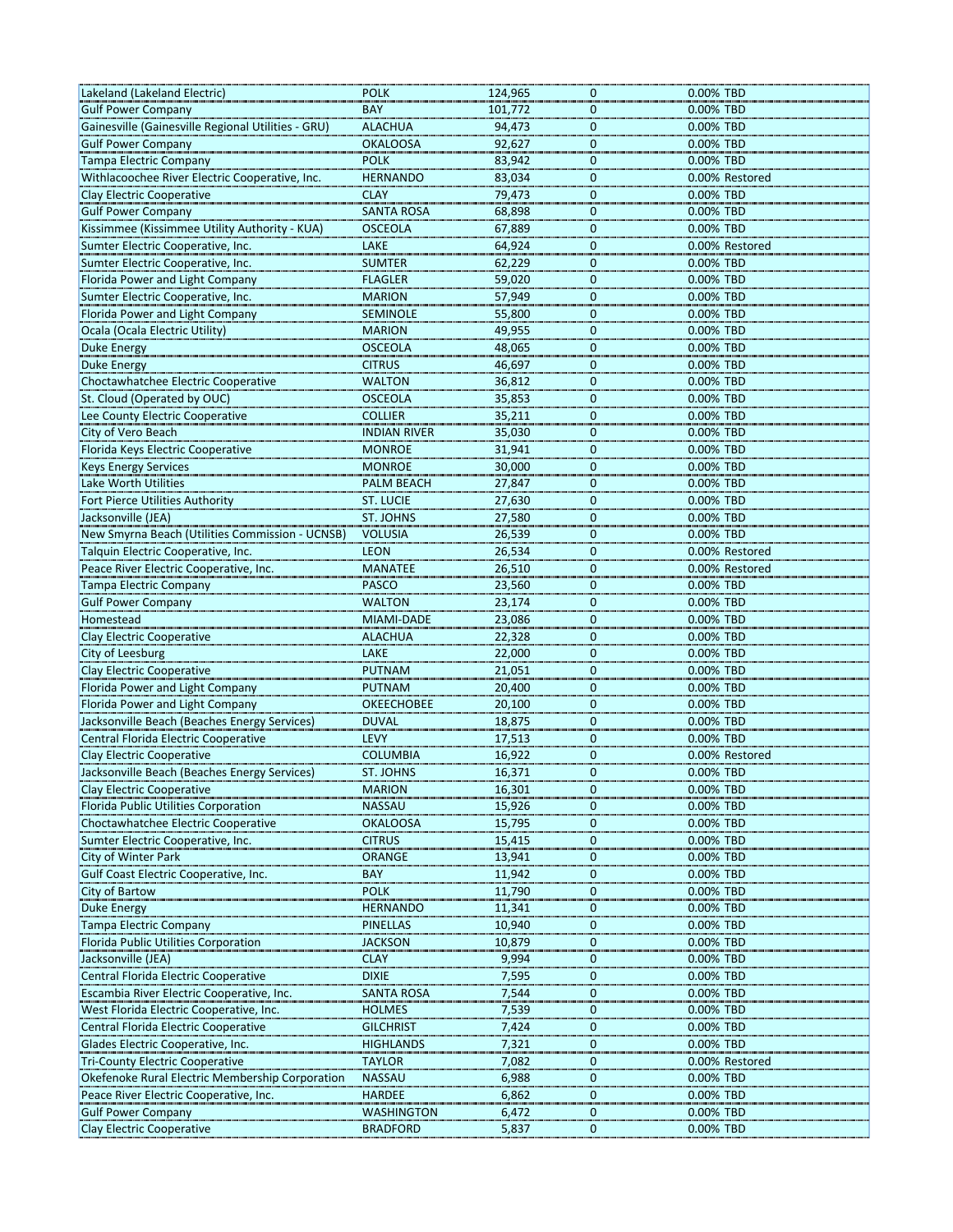| City of Mount Dora                                                        | LAKE                               | 5,706                          | 0.00% TBD<br>0                                    |
|---------------------------------------------------------------------------|------------------------------------|--------------------------------|---------------------------------------------------|
| Florida Power and Light Company                                           | <b>BAKER</b>                       | 5,500                          | 0.00% TBD<br>$\mathbf 0$                          |
| Peace River Electric Cooperative, Inc.                                    | <b>POLK</b>                        | 5,253                          | 0.00% TBD<br>0                                    |
| City of Quincy                                                            | <b>GADSDEN</b>                     | 4,768                          | 0.00% TBD<br>$\mathbf{0}$                         |
| City of Alachua                                                           | <b>ALACHUA</b>                     | 4,426                          | 0.00% TBD<br>0                                    |
| Gulf Coast Electric Cooperative, Inc.                                     | <b>GULF</b>                        | 4,323                          | 0.00% TBD<br>0                                    |
| City of Clewiston                                                         | <b>HENDRY</b>                      | 4,272                          | 0<br>0.00% TBD                                    |
| Florida Power and Light Company                                           | <b>BRADFORD</b>                    | 4,260                          | 0.00% TBD<br>0                                    |
| <b>Green Cove Springs Electric</b>                                        | <b>CLAY</b>                        | 3,889                          | 0.00% TBD<br>$\mathbf 0$                          |
| Suwannee Valley Electric Cooperative, Inc.                                | <b>HAMILTON</b>                    | 3,786                          | 0.00% TBD<br>0                                    |
| <b>Clay Electric Cooperative</b>                                          | <b>UNION</b>                       | 3,746                          | 0.00% TBD<br>0                                    |
| Okefenoke Rural Electric Membership Corporation                           | <b>BAKER</b>                       | 3,597                          | 0.00% TBD<br>$\Omega$                             |
| <b>Tri-County Electric Cooperative</b>                                    | <b>JEFFERSON</b>                   | 3,547                          | 0<br>0.00% Restored                               |
| Glades Electric Cooperative, Inc.                                         | <b>HENDRY</b>                      | 3,530                          | 0.00% TBD<br>0                                    |
| Florida Power and Light Company                                           | <b>GLADES</b>                      | 3,500                          | 0.00% TBD<br>$\Omega$                             |
| Escambia River Electric Cooperative, Inc.                                 | <b>ESCAMBIA</b>                    | 3,452                          | 0.00% TBD<br>0                                    |
| Talquin Electric Cooperative, Inc.                                        | <b>LIBERTY</b>                     | 3,295                          | 0.00% TBD<br>0                                    |
| Glades Electric Cooperative, Inc.                                         | <b>GLADES</b>                      | 3,015                          | 0.00% TBD<br>0                                    |
| West Florida Electric Cooperative, Inc.                                   | <b>BREVARD</b>                     | 2,977                          | 0.00% TBD<br>0                                    |
| City of Wauchula                                                          | <b>HARDEE</b>                      | 2,734                          | 0.00% TBD<br>$\mathbf 0$                          |
| City of Starke                                                            | <b>BRADFORD</b>                    | 2,685                          | 0.00% TBD<br>$\mathbf 0$                          |
| <b>Gulf Power Company</b>                                                 | <b>HOLMES</b>                      | 2,592                          | 0.00% TBD<br>$\Omega$                             |
| <b>Clay Electric Cooperative</b>                                          | <b>BAKER</b>                       | 2,476                          | 0.00% TBD<br>0                                    |
| West Florida Electric Cooperative, Inc.                                   | <b>WASHINGTON</b>                  | 2,437                          | 0.00% TBD<br>0                                    |
| Gulf Coast Electric Cooperative, Inc.                                     | <b>WASHINGTON</b>                  | 2,437                          | $\mathbf 0$<br>0.00% TBD                          |
| City of Fort Meade                                                        | <b>POLK</b>                        | 2,379                          | 0.00% TBD<br>0                                    |
| Glades Electric Cooperative, Inc.                                         | <b>OKEECHOBEE</b>                  | 2,278                          | 0.00% TBD<br>$\Omega$                             |
| <b>Clay Electric Cooperative</b>                                          | LAKE                               | 2,239                          | 0.00% TBD<br>0                                    |
| <b>Clay Electric Cooperative</b>                                          | <b>VOLUSIA</b>                     | 2,139                          | 0.00% TBD<br>$\Omega$                             |
| Suwannee Valley Electric Cooperative, Inc.                                | <b>COLUMBIA</b>                    | 1,913                          | 0.00% TBD<br>0                                    |
| Gulf Coast Electric Cooperative, Inc.                                     | <b>CALHOUN</b>                     | 1,848                          | 0.00% TBD<br>$\Omega$                             |
| Florida Power and Light Company                                           | <b>UNION</b>                       | 1,800                          | 0<br>0.00% TBD                                    |
| <b>City of Newberry</b>                                                   | <b>ALACHUA</b>                     | 1,727                          | 0.00% TBD<br>0                                    |
| Sumter Electric Cooperative, Inc.                                         | <b>LEVY</b>                        | 1,605                          | 0.00% TBD<br>0                                    |
| City of Bushnell                                                          | <b>SUMTER</b>                      | 1,500                          | 0.00% TBD<br>0                                    |
| City of Williston                                                         | <b>LEVY</b>                        | 1,462                          | 0.00% TBD<br>0                                    |
| Florida Power and Light Company                                           | <b>ALACHUA</b>                     | 1,400                          | 0.00% TBD<br>0                                    |
| <b>Gulf Power Company</b>                                                 | <b>JACKSON</b>                     | 1,398                          | $\Omega$<br>0.00% TBD                             |
| City of Havana                                                            | <b>GADSDEN</b>                     | 1,391                          | 0<br>0.00% TBD                                    |
| City of Blountstown                                                       | <b>CALHOUN</b>                     | 1,314                          | 0.00% TBD<br>0                                    |
| <b>Chattahoochee Electric</b>                                             | <b>GADSDEN</b>                     | 1,163                          | 0.00% TBD<br>0                                    |
| Peace River Electric Cooperative, Inc.<br>Florida Power and Light Company | <b>HILLSBOROUGH</b><br><b>CLAY</b> | 1,159<br>1,000                 | $\mathbf 0$<br>0.00% TBD<br>0.00% TBD<br>$\Omega$ |
| Peace River Electric Cooperative, Inc.                                    | <b>DESOTO</b>                      | 972                            | 0.00% TBD<br>0                                    |
| Peace River Electric Cooperative, Inc.                                    | <b>OSCEOLA</b>                     | 929                            | 0.00% TBD<br>$\Omega$                             |
| Withlacoochee River Electric Cooperative, Inc.                            | <b>SUMTER</b>                      | 924                            | 0.00% TBD<br>0                                    |
| Florida Public Utilities Corporation                                      | <b>CALHOUN</b>                     | 915                            | $\Omega$<br>0.00% TBD                             |
| City of Moore Haven                                                       | <b>GLADES</b>                      | 912                            | 0.00% TBD<br>$\Omega$                             |
| Lee County Electric Cooperative                                           | <b>HENDRY</b>                      | 892                            | 0.00% TBD<br>$\mathbf{0}$                         |
| Central Florida Electric Cooperative                                      | <b>ALACHUA</b>                     | 875                            | 0.00% TBD<br>$\Omega$                             |
| Lee County Electric Cooperative                                           | <b>CHARLOTTE</b>                   | 858                            | 0.00% TBD<br>$\mathbf 0$                          |
| Florida Public Utilities Corporation                                      | <b>LIBERTY</b>                     | 785                            | 0.00% TBD<br>$\Omega$                             |
| <b>Clay Electric Cooperative</b>                                          | <b>LEVY</b>                        | 712                            | 0<br>0.00% TBD                                    |
| <b>Tri-County Electric Cooperative</b>                                    | <b>DIXIE</b>                       | 601                            | 0.00% TBD<br>$\Omega$                             |
| Florida Power and Light Company                                           | <b>HIGHLANDS</b>                   | 600                            | 0.00% TBD<br>0                                    |
| Withlacoochee River Electric Cooperative, Inc.                            | <b>POLK</b>                        | 530                            | 0.00% TBD<br>$\mathbf 0$                          |
| Peace River Electric Cooperative, Inc.                                    | <b>HIGHLANDS</b>                   | 376                            | 0.00% TBD<br>$\Omega$                             |
| Choctawhatchee Electric Cooperative                                       | <b>HOLMES</b>                      | 293                            | 0.00% TBD<br>0                                    |
| Peace River Electric Cooperative, Inc.                                    | <b>INDIAN RIVER</b>                | 216                            | 0.00% TBD<br>$\mathbf{0}$                         |
| Choctawhatchee Electric Cooperative                                       | <b>SANTA ROSA</b>                  | 201                            | $\mathbf 0$<br>0.00% TBD                          |
| Sumter Electric Cooperative, Inc.                                         | <b>HERNANDO</b>                    | 186                            | 0.00% TBD<br>0                                    |
| <b>Reedy Creek</b>                                                        | <b>ORANGE</b>                      | 120<br>$\overline{\mathbf{0}}$ | 0.00% TBD                                         |